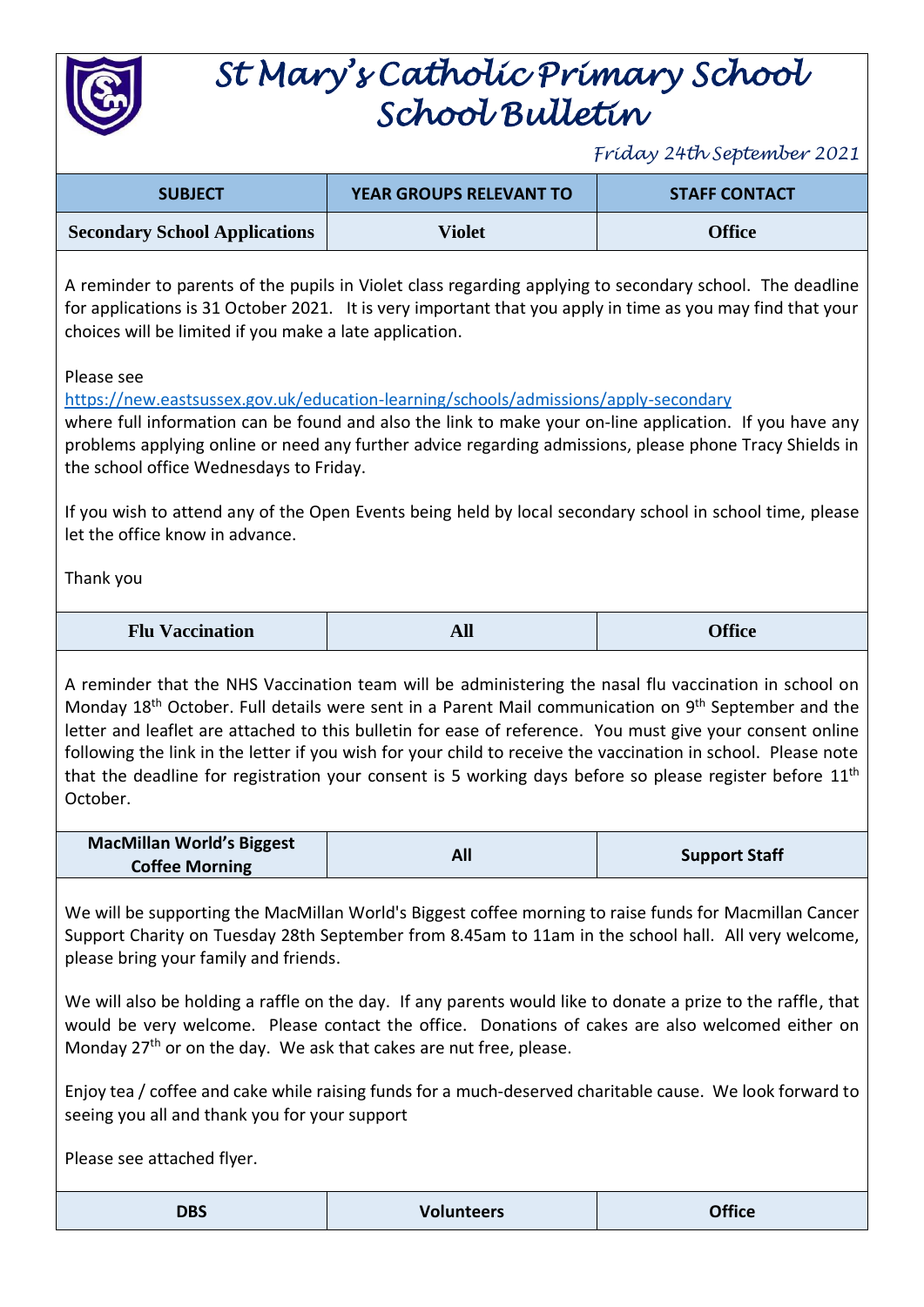If you have previously been a volunteer at St Mary's and are willing to volunteer again, we would be very grateful of your time. We have application packs in the office, if you could complete this and bring it back to the office with 3 forms of identification, we will be able to resubmit an application. Thank you so much.

| <b>Payment for School Meals</b> | Years 3-6 | <b>Office</b> |
|---------------------------------|-----------|---------------|
|                                 |           |               |

School meals currently cost £2.15 per day for children in Years 3 – 6, (unless entitled to Free School Meals). Payment is made through an online secure website called Parentpay.

## [www.parentpay.com](http://www.parentpay.com/)

If you have recently moved into Year 3 and you would like your child to start having school meals, please contact the office and you will be given the activation codes and instructions on how to set up an account.

The ParentPay system allows you to book and pay for school meals in advance of them being taken. You have up until 8.30am on the day of the meal to book or cancel for the same day. If you have booked meals for the whole week in advance and decided one was not required it is very easy to cancel and the funds would be added back to your school meals account.

Alternatively, you can add a sum of money to your child's school meals account which can then be used as meals are taken and charged by the school kitchen. We ask please that all parents make sure that they have sufficient credit balance on their school meals account to pay for meals in advance. It is not acceptable to allow debts for your child's meals to accumulate on the school's account. A considerable amount of time is taken up by the kitchen and office staff to inform parents of debts accumulating. Low balance alerts can be set up via ParentPay to send you an email reminder when your account falls below a certain level set by you.

If you set up the 'bank transfer' facility as a payment option on your ParentPay account, you can activate an auto-top-up feature where the account will transfer funds directly from your bank account by an amount set by you. The ParentPay website help pages can give you more information or please do call the office if you need further assistance. Please be assured that you child will always receive a meal in school even if the payment has not been made in time.

Thank you.

| $- - - -$<br>----- | <b>1000</b> | ----<br><b>DIVI</b><br>----- |
|--------------------|-------------|------------------------------|
|                    |             |                              |

The Friends of St Mary's are holding their Annual General Meeting with a Cheese and Wine event. All are very welcome. Meet the Friends and chat about the events the St Mary's team hold and how you can help support your children's school.

This will be held on Thursday, 14<sup>th</sup> October in the school hall at 7.15pm. If you need any further information, please email Kathryn Eels at [friendsofstmaryscrowborough@gmail.com](mailto:friendsofstmaryscrowborough@gmail.com)

| <b>Studio N Dance</b> | .<br>Al. | <b>Office</b> |
|-----------------------|----------|---------------|
|-----------------------|----------|---------------|

Studio N Dance are holding a dance workshop day in the October half-term holiday at Groombridge Village Hall. If you are interested, please see the attached letter and return to them direct.

| <b>Class Cake sales</b> | -11<br>- --- | FSM |
|-------------------------|--------------|-----|
|                         |              |     |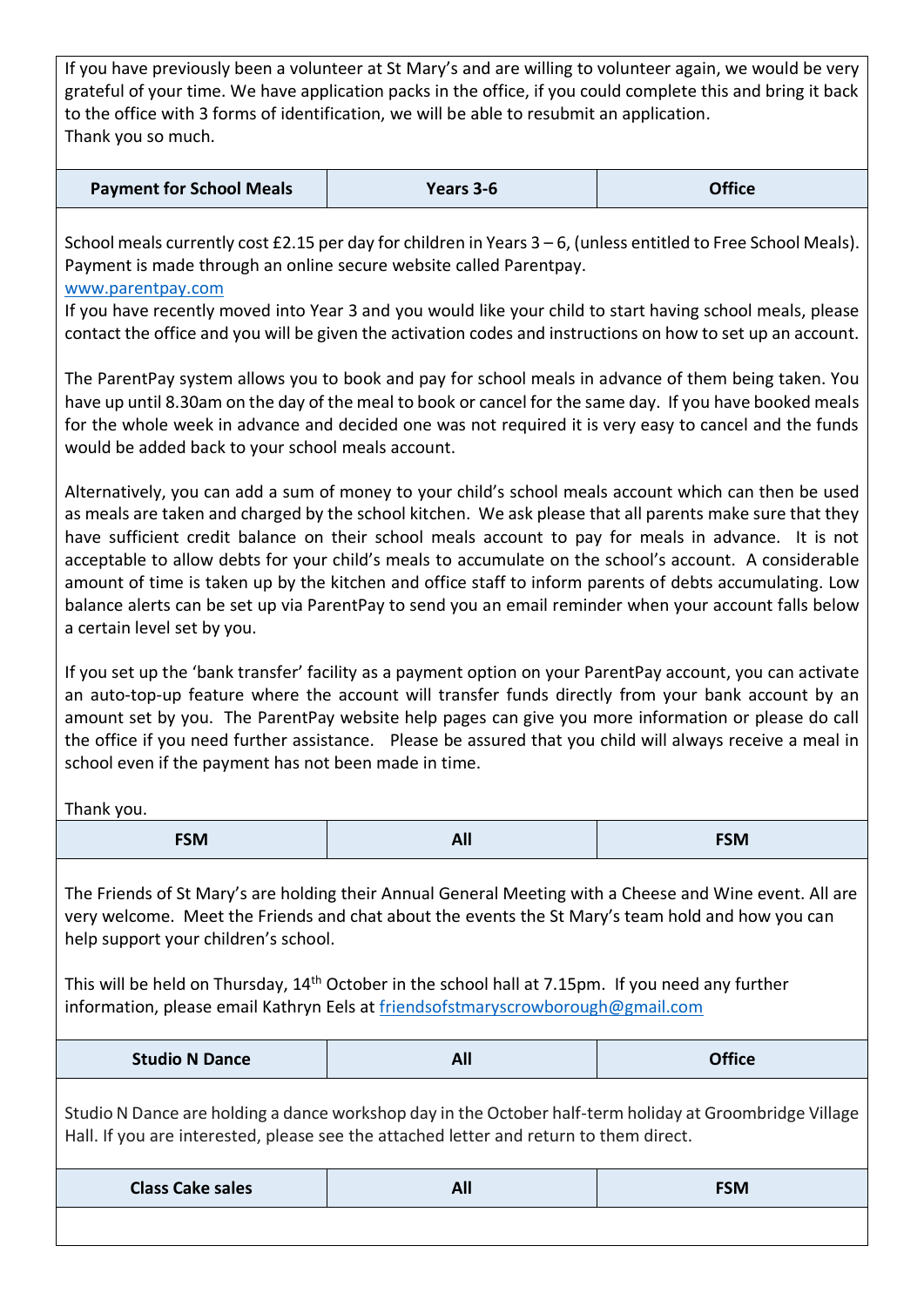The Friends of St Mary's are reintroducing the class cake sales starting with Violet Class on Friday 8<sup>th</sup> October.

The class cake sales have been hugely popular and well supported in the past and all the money raised goes directly back to the class who can then decide on how they wish to spend it. This has often been to put to some new equipment for the class or to subsidise the costs of a school trip.

The cake sales take place in the school driveway straight after school. Each class is responsible for supplying the goods for their sale. We ask please that all cakes/biscuits do not contain nuts. We also need parents of the class to set up beforehand and sell the cakes after school and clear away afterwards, please co-ordinate with each other to ensure that you have enough helpers on the day. Usually, it needs around four helpers to make the sale run smoothly. The Friends of St Mary's will supply a cash float for change on the day and will collect the money raised afterwards.

Here are the dates for all the classes;

8 th October – Violet Class 15th October – Indigo Class 5 th November – Blue Class 12<sup>th</sup> November - Green Class 19th November – Yellow Class 26<sup>th</sup> November – Orange Class 10<sup>th</sup> December - Red Class

We hope that the whole school community will support all of the classes' efforts and please remember to bring some change on the day to buy some cakes / biscuits and treats after school.

Thank you

| <b>Morrisons Good to Grow</b> | <b>стіт</b> | <b>Office</b> |
|-------------------------------|-------------|---------------|
|-------------------------------|-------------|---------------|

We have registered with the Morrisons Growing School to get FREE gardening equipment for our school. Thank you to all those who have already registered and donated vouchers. We have had 262 tokens donated already which is a great start, thank you.

The Good to Grow is a collector scheme where you can exchange Grow Tokens for gardening equipment for our school. You collect vouchers until 24<sup>th</sup> October. You need to be signed up for My Morrisons rewards card either thought their website<https://my.morrisons.com/more/#/>or by downloading the My Morrisons App. Each time you shop you will get a voucher for every £10 spent in store or online by scanning your My Morrisons reward card or a digital version on your phone through the app. You can then register and choose St Mary's to donate your Grow Tokens through the My Morrisons App or in the Good to Grow section on their website.

Some parents have said that they had a problem finding our school on the list when trying the register. We think this could be a problem with mobile devices timing out during the search. If you are having problems, try logging in on a laptop to select our school. Please search for **St Mary's Catholic** and make sure you select our school in Crowborough as there are a number of St Mary's registered so you may have to scroll through a number of pages.

At the end of the scheme, we will be able to use all the tokens donated and choose from a wide range of new gardening equipment for our school. Please support St Mary's and encourage your friends and family to do so too.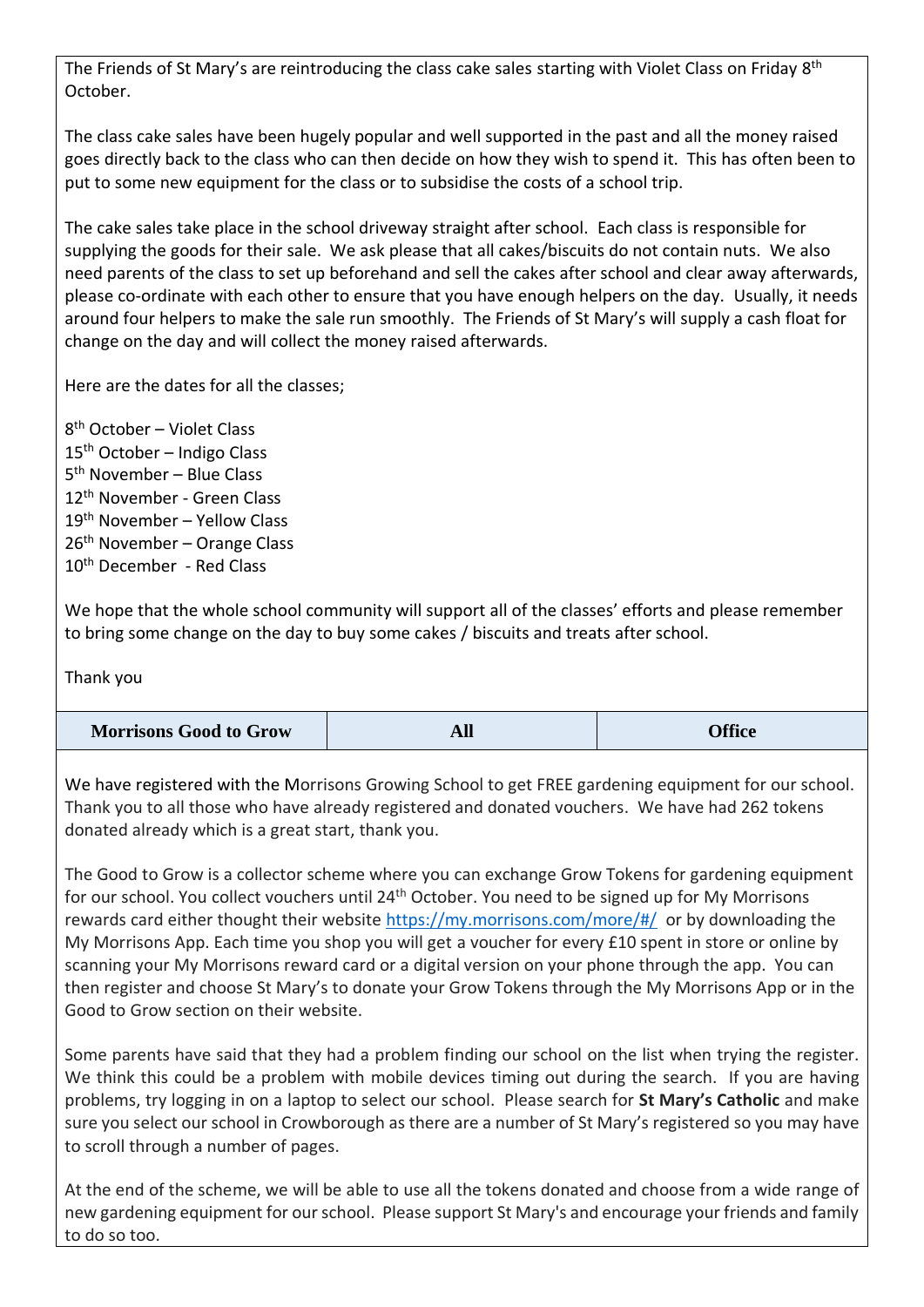| Many thanks for your support.                                                                                                                                                                                                                                                                                                                                                                                                                                                                                                                                                                                                                                                                                                                                                                   |                                                                                      |               |
|-------------------------------------------------------------------------------------------------------------------------------------------------------------------------------------------------------------------------------------------------------------------------------------------------------------------------------------------------------------------------------------------------------------------------------------------------------------------------------------------------------------------------------------------------------------------------------------------------------------------------------------------------------------------------------------------------------------------------------------------------------------------------------------------------|--------------------------------------------------------------------------------------|---------------|
| <b>Diary Dates</b>                                                                                                                                                                                                                                                                                                                                                                                                                                                                                                                                                                                                                                                                                                                                                                              | All                                                                                  | <b>Office</b> |
| New dated added this week are in <b>BOLD</b><br><b>September</b><br>27 <sup>th</sup> – Welcome Assembly<br>28 <sup>th</sup> - MacMillan World Biggest Coffee Morning (8.45am to 11am)                                                                                                                                                                                                                                                                                                                                                                                                                                                                                                                                                                                                           |                                                                                      |               |
| <b>October</b><br>$4th$ – Harvest Liturgy<br>5 <sup>th</sup> – Blue Class Rosary Retreat morning<br>$6th$ & $7th$ – OpenView Mental Health Workshops<br>8 <sup>th</sup> - Violet Class (Y6) Cake Sale (3.15pm)<br>$11th - 15th$ Beacon Open Morning tours for Violet Class -Fully Booked<br>11 <sup>th</sup> - Mental Health Awareness Day<br>$12th$ – Violet Class Mass (9:15am)<br>15 <sup>th</sup> - Indigo (Y5) Class Cake Sale (3.15pm)<br>18 <sup>th</sup> – Flu Vaccinations (whole school)<br>$19th$ – Green Class Mass (9:15am)<br>20 <sup>th</sup> - Inter-House Football Tournament<br>21 <sup>st</sup> – Last Day of Term for pupils (3:15pm)<br>22 <sup>nd</sup> - INSET DAY                                                                                                       |                                                                                      |               |
| <b>November</b><br>1st - INSET DAY<br>$2nd$ – First Day of Term for pupils<br>2 <sup>nd</sup> - All Souls Day Liturgy<br>5 <sup>th</sup> - Blue (Y4) Class Cake Sale (3.15pm)<br>$8th - 12th - Book Week$<br>8 <sup>th</sup> & 10 <sup>th</sup> – Pupil/Parent/Teacher Consultations<br>$11th$ – Remembrance Assembly (10.45am)<br>12 <sup>th</sup> - Green (Y3) Class Cake Sale (3.15pm)<br>18 <sup>th</sup> – New Parent (Sep'22) Open Morning (9:30am)<br>19 <sup>th</sup> - New Parent (Sep'22) Open Afternoon (2pm)<br>19th - Yellow(Y2) Class Cake Sale (3.15pm)<br>23rd - Indigo Class Mass (9:15am)<br>26 <sup>th</sup> - Orange (Y1) Class Cake Sale (3.15pm)<br>29 <sup>th</sup> – Advent Reconciliation Service (9am)<br>10 <sup>th</sup> December Red (YR) Class Cake Sale (3.15pm) | 4 <sup>th</sup> – Individual/Family School Photographs and Yellow class group photo. |               |